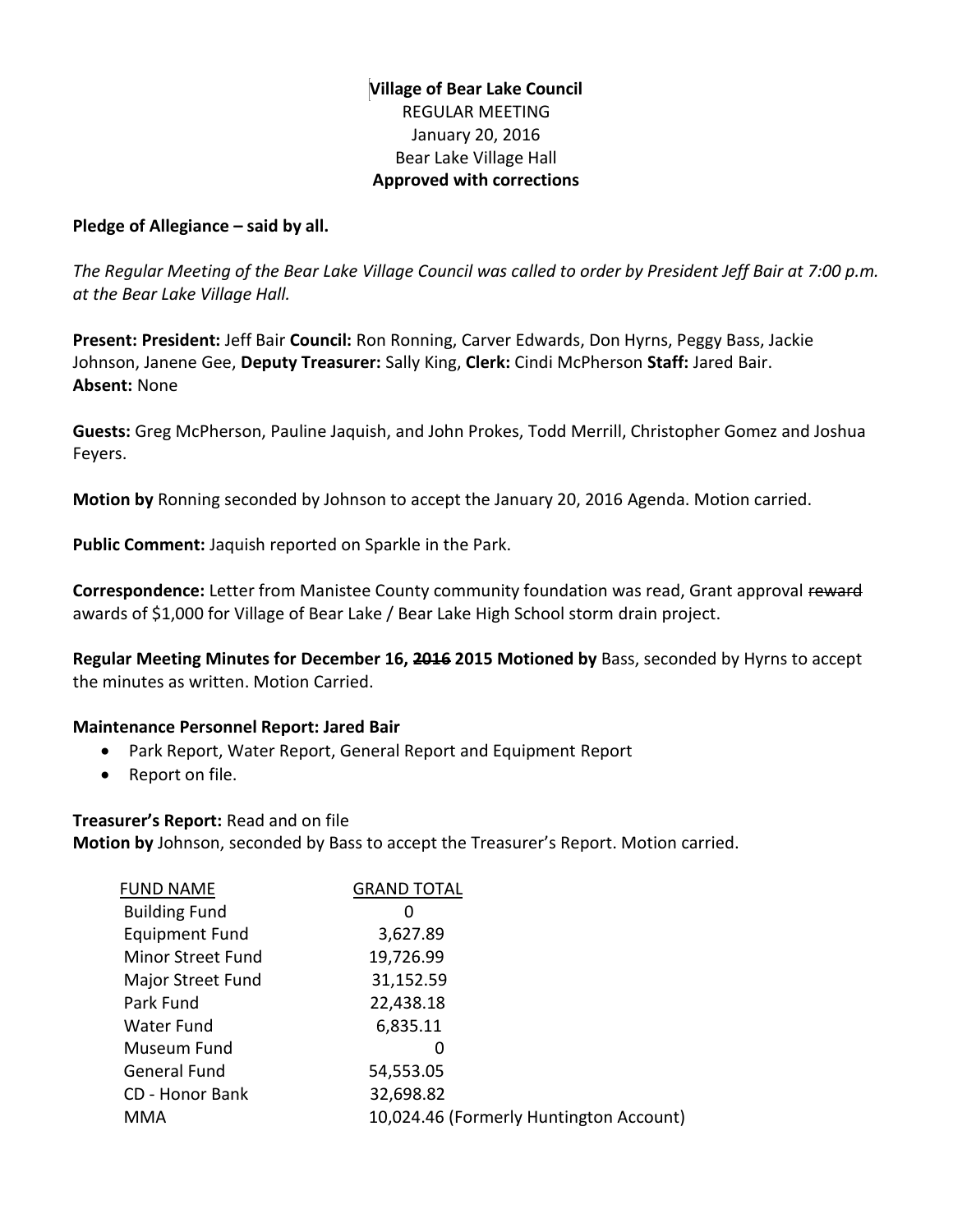**Bills to be paid –** motion by Ronning, seconded by Gee, motion carried.

List of Bills to be Paid can be found at the end of the minutes

### **Reimbursement to the General Fund:**

| Major Street 11/01/2015-11/30/2015 | \$00.00  |
|------------------------------------|----------|
| Minor Street 11/01/2015-11/30/2015 | \$00.00  |
| Park Fund 11/01/2015-11/30/2015    | \$901.50 |
| Water Fund 11/01/2015-11/30/2015   | \$214.50 |
|                                    |          |

Total to transfer to General Fund=\$1,116.00

### **COMMITTEE REPORTS:**

### **Park:**

- A presentation was given by Bear Lake High School teacher & students for the Storm Discharge System they will be designing and building for Hopkins Parks. Presentation on file.
- Bathrooms almost ready for spring opening
- Job posting for part-time park manager no inquiries at this time.
- Jeff will continue to monitor park phone for reservations, a few reservations received

### **Trees:**

 Thompson's Tree Removal Company was purchased by owner's son. Hope we will be able to continue business with him.

### **Streets:**

Good job on snow removal.

### **Water**:

• Same as previous meetings; village is approved for grant, waiting for monies from next year's budget from grant.

### **Equipment:**

- New pick-up truck doing a good job.
- Jeff is looking for an architect to design a building for tucks trucks& tractor storage.

## **Sidewalks:**

Work to begin in Spring due to weather.

## **Museum:**

• Report by Jaquish – Contractor to start in Spring 2016.

## **Blight/CABA:**

• The same person taking down old Phillips gas station will give council estimate on Zeleskie's Zaleski's building

## **Planning Commission:**

• No meeting/no report

## **OLD BUSINESS:**

- Village Council Committees were updated
- Park Lease: Bair reported a payment of \$1000 was received from the marina's owner on the lease/easement agreement in December 2015 but the check was NFS from the bank. \$720 is due yearly. Bair recommended the village lawyer moves forward on having renter remove his items from the village property.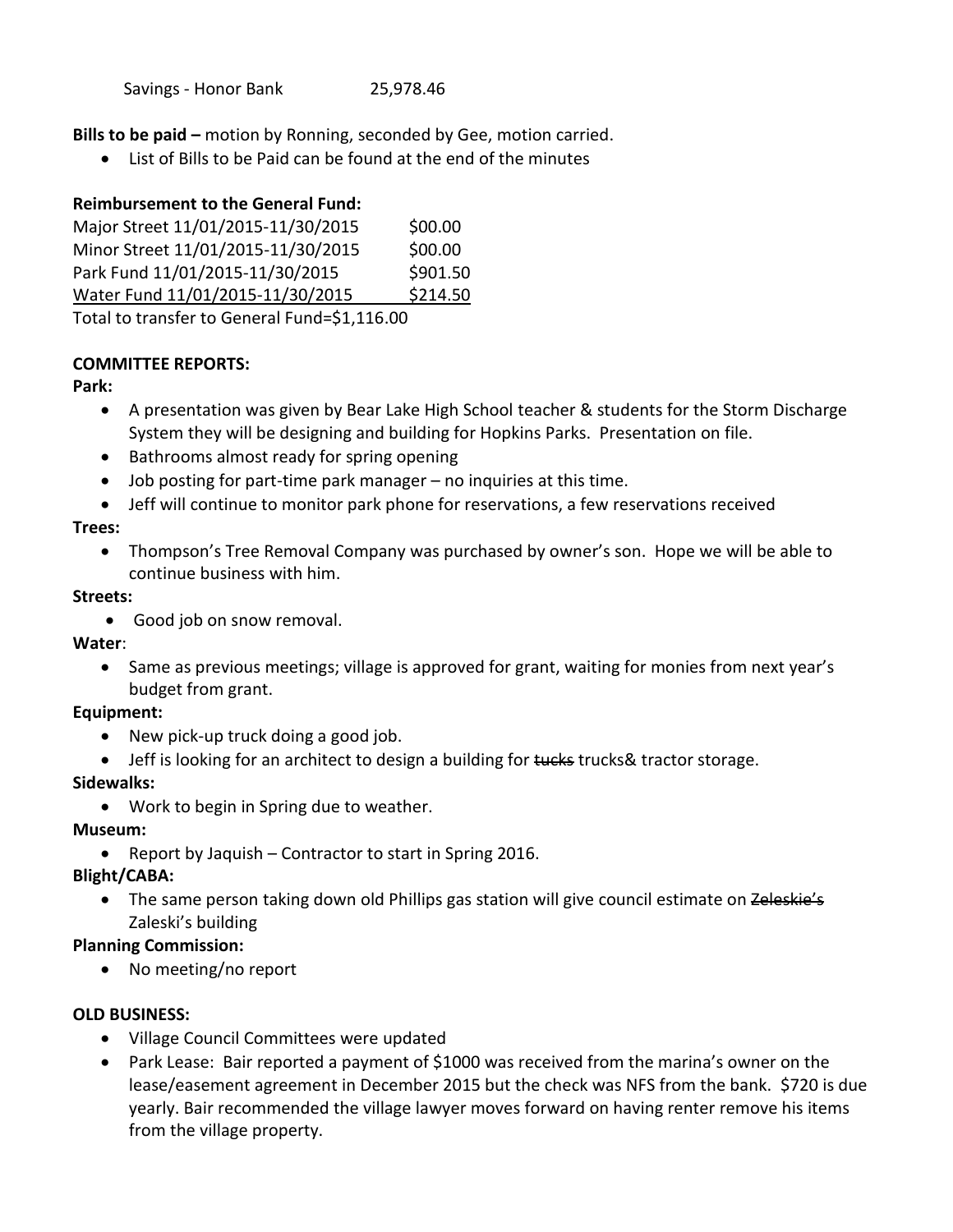- A motion was made by Ronning, seconded by Bass to have the village lawyer move forward with action. Motion carried.
- $\bullet$

#### **NEW BUSINESS:**

- Date for Village budget meeting will be Thursday, February 11, 2016 at 6:30pm at the Village Hall of Bear Lake
- Price increase for RED village trash bags to \$23.00. Reflecting increase from trash removal company
- A resolution was made by Johnson, seconded by Gee to appoint the current Village Clerk to Street Administrator. Accepted by all members
- A motion was made by Ronning, seconded by Johnson to appoint the Deputy Treasurer to Treasurer till the end of current term. Motion carried.
- A motion by Bass, seconded by Gee to make Johnson President pro tempore for 2016. Motion carried.

### **PUBLIC COMMENT:**

McPherson wanted clarification on marina property/lease.

### **COUNCIL MEMBERS:**

- Village Treasurer's office hours: Monday 2pm -6pm, Wednesday and Thursday 10am -1pm **Upcoming Events and Announcements:**
	- Community Dinner at Bear Lake United Methodist Church on Thursday 1/21/16, 5p 6:30p
	- Home boys basketball game and recognition of Bear Lake High Boys Cross Country Team State award

### **Meeting adjourned at 8:15p**

Respectfully Submitted, Cindi McPherson, Village Clerk

### **Bills to be paid – January 20, 2016**

|           | Staples: office supplies                                         |                        | \$511.21   | <b>General Fund</b> |
|-----------|------------------------------------------------------------------|------------------------|------------|---------------------|
|           | Crystal Lock & Supply: Locks for Village Hall                    | $$135 + 258 = $393.00$ |            | General             |
|           | Bear Lake Vehicle Service Center: maint for tractor              |                        | \$85.00    | Major St. Fund      |
|           | Bear Lake Vehicle Service Center: Door latch                     |                        | \$79.52    | Major               |
| $\bullet$ | Bear Lake Vehicle Service Center: repair strobe light            |                        | \$96.43    | Major               |
|           | Bear Lake Vehicle Service Center: blades, strobe light & connect |                        | \$421.80   | Major               |
| $\bullet$ | Absolute Safety: drug test - Jared                               |                        | \$25.00    | Major               |
|           | Absolute Safety: drug test - Jeremy & Bryson                     |                        | \$50.00    | Major               |
|           | OMS Compliance Services: pre-employment drug test - Jeremy       |                        | \$77.50    | Major               |
|           | OMS Compliance Services: pre-employment drug test - Bryson       |                        | \$77.50    | Major               |
|           | OMS Compliance Services: pre-employment drug test - Jared        |                        | \$77.50    | Major               |
|           | Michigan Pipe & Value                                            |                        | \$1,792.80 | Water Fund          |
| $\bullet$ | McBride Systems                                                  |                        | \$415.00   | Water               |
|           | USA Blue Book: Eye wash station                                  |                        | \$191.61   | Water               |
| $\bullet$ | Mead & Hunt: water system oversight/sampling                     |                        | \$1,357.30 | Water               |